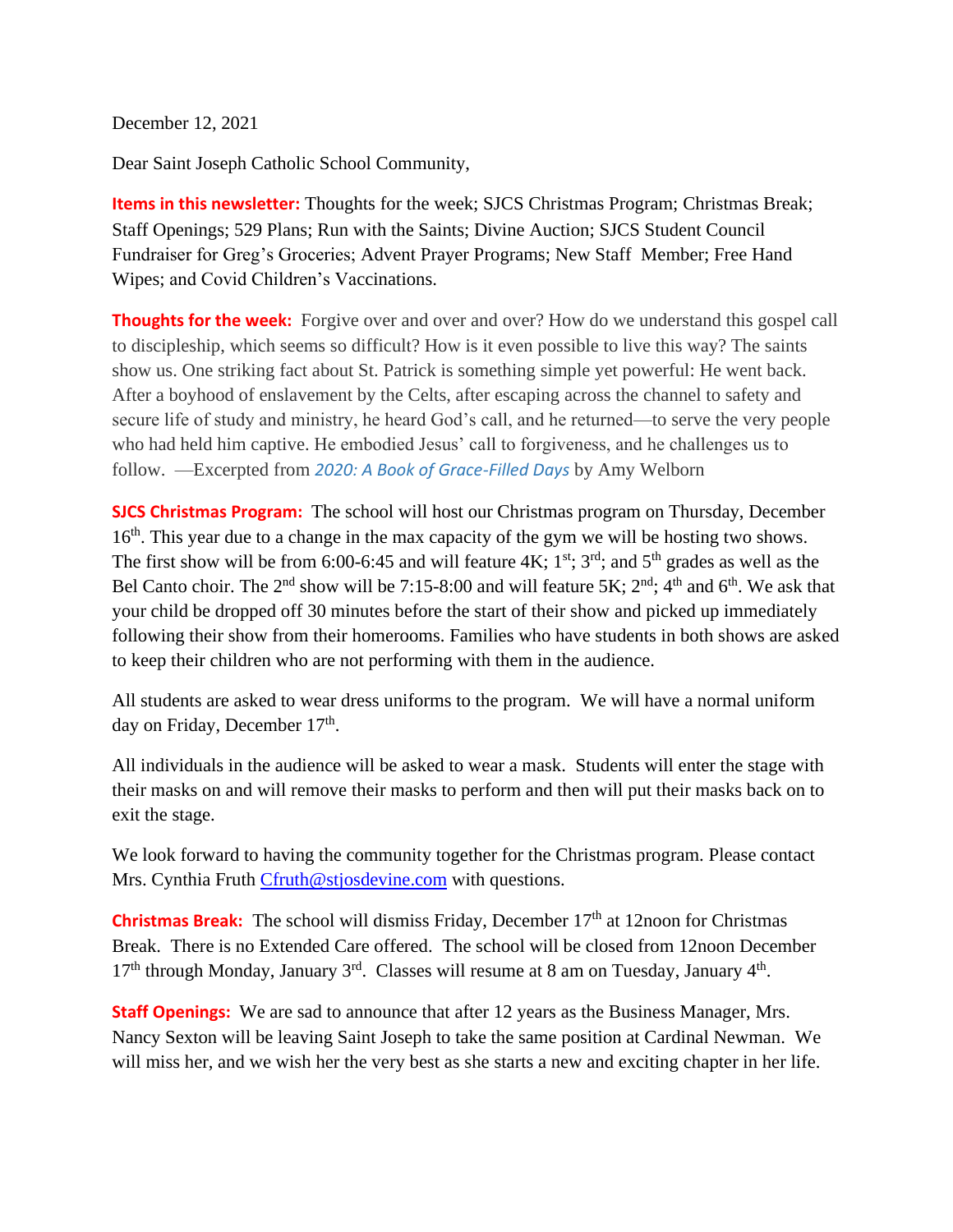The school has begun the search for a new Business Manager. If you know of any qualified candidates, please refer them to the school office.

**529 Plans:** A 529 plan is a savings plan that encourages education savings for qualified education expenses: college, vocational, or other post-secondary learning. South Carolina 529 plans can be used to pay tuition at K-12 private schools up to \$10,000 annually.

Funds can be deposited and then withdrawn for qualified school tuition after 60 days. Start planning now and you could pay March's tuition with your 529 account.

Unlike a traditional savings account or bank account, your money grows tax-deferred in a 529 account and qualified distributions are federal tax and state tax-free. **South Carolina has two state plans to choose from: the Future Scholar 529 College Savings Plan and the Future Scholar 529 Advisor Plan.**

You can find more information about both college savings programs at [www.futurescholar.com](http://www.futurescholar.com/) or by consulting a financial advisor. South Carolina taxpayers can claim a tax deduction on the full amount of their 529 plan contribution. And for many, a 529 plan can be used to transfer wealth. Contributing to a 529 plan lets grandparents or other contributors reduce the size of their taxable estate while helping them fund a grandchild's or family member's education. It's even possible to make five years' worth of contributions in a single year, up to \$75,000 (or \$150,000 for married couples) and still get the gift tax exclusion.

**Run with the Saints:** With our Christmas season fast approaching now is a great time to sign up for our 7th Annual Run with the Saints 5K Race and 1 Mile Fun Run on Saturday, January 29th! This event is a Midlands favorite and one of SJCS largest fundraisers. Please sign up at <https://www.strictlyrunning.com/gpuilreg-8l.asp?uRaceId=3719> and remember to include your \$5 coupon code, SAINT5. Sign up early so you can guarantee one of our coveted long-sleeve race shirts!

**Divine Auction:** It's BACK! Mark your calendars for the 2022 Divine Auction...Friday, February 4th at Carolina Park! There will be Live & Silent Auction Items, food, drinks & entertainment! Are you interested in being a Host Family for the event? Please see this [flyer](https://8031f793-3c69-48a4-b7ad-fa51d1caa95c.usrfiles.com/ugd/8031f7_cec3f6118cab4fe8900b744489f96660.pdf) for more information. You may also check out the ticket section of the auction website [https://Divine22.givesmart.com](https://divine22.givesmart.com/)

**SJCS Student Council Fundraiser for Greg's Groceries:** Student Council is sponsoring a Chickfil-A biscuit sale. Orders are due tomorrow **Monday, December 13th**, and biscuits will be delivered on **Wednesday, December 15th** . All proceeds will be donated to Greg's Groceries. Save time in the morning by purchasing chicken biscuit(s) for breakfast. Sandwiches will be hot and ready and delivered to classrooms at 7:30. You must pre-order there will be no biscuits sold on Wednesday. **The cost is \$4 per biscuit**. Please complete and return one order form per student with payment to your teacher or school office **no later than Monday,**